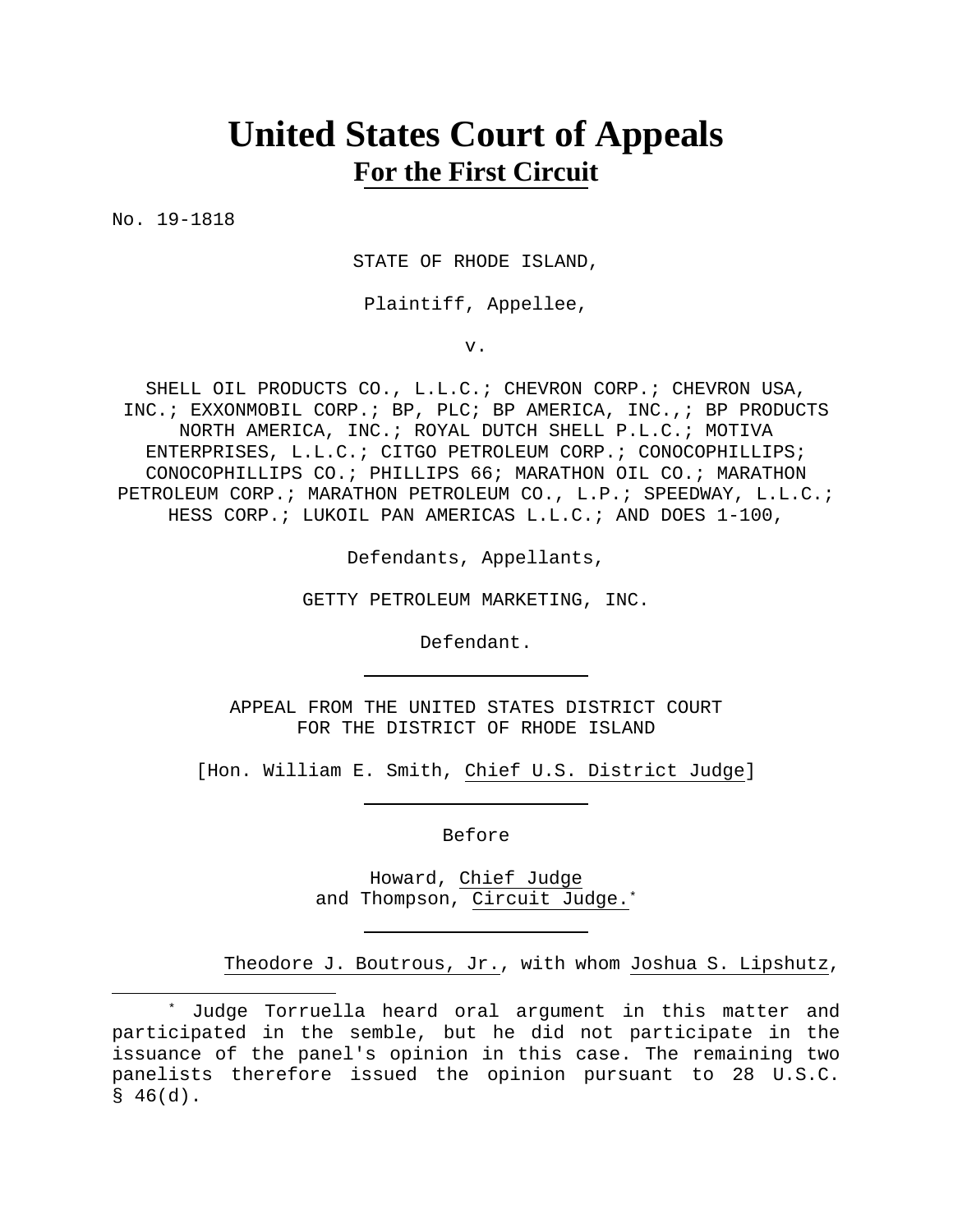Anne Champion, Gibson, Dunn & Crutcher LLP, Gerald J. Petros, Robin L. Main, Ryan M. Gainor, Hinckley, Allen & Snyder LLP, Neal S. Manne, Susman Godfrey LLP, John A. Tarantino, Patricia K. Rocha, Nicole J. Benjamin, Adler Pollock & Sheehan P.C., Philip H. Curtis, Nancy G. Milburn, Matthew T. Heartney, Arnold & Porter Kaye Scholer LLP, Matthew T. Oliverio, Oliverio & Marcaccio LLP, Theodore V. Wells, Jr., Daniel J. Toal, Jaren Janghorbani, Kannon Shanmugam, Paul, Weiss, Rifkind, Wharton, Garrison LLP, Jeffrey S. Brenner, Nixon Peabody LLP, David C. Frederick, Brendan J. Crimmins, Grace W. Knofczynski, Kellogg, Hansen, Todd, Figel & Frederick, P.L.L.C., Daniel B. Levin, Jerome C. Roth, Elizabeth A. Kim, Munger, Tolles & Olson LLP, John E. Bulman, Stephen J. MacGillivray, Pierce Atwood LLP, Nathan P. Eimer, Pamela R. Hanebutt, Lisa S. Meyer, Raphael Janove, Ryan J. Walsh, Eimer Stahl LLP, Michael J. Colucci, Olenn & Penza, LLP, Sean C. Grimsley, Jameson R. Jones, Bartlit Beck LLP, Robert G. Flanders, Jr., Timothy K. Baldwin, Whelan, Corrente, Flanders, Kinder & Siket LLP, Steven M. Bauer, Margaret A. Tough, Latham & Watkins LLP, Jeffrey B. Pine, Patrick C. Lynch, Lynch & Pine, Shannon S. Broome, Shawn Patrick Regan, Ann Marie Mortimer, Hunton Andrews Kurth LLP, Jason C. Preciphs, Roberts, Carroll, Feldstein & Peirce, INC., J. Scott Janoe, Matthew Allen, Megan Berge, Baker Botts L.L.P., Lauren Motola-Davis, Samuel A. Kennedy-Smith, Lewis Brisbois Bisgaard & Smith LLP, Jeffrey S. Brenner, Nixon Peabody LLP, Stephen M. Prignano, Mcintyre Tate LLP, James Stengel, Robert Reznick, and Orrick, Herrington & Sutcliffe, LLP, were on brief for appellants. Victor M. Sher, with whom Matthew K. Edling, Sher Edling LLP, and Neil F.X. Kelly, Assistant Attorney General, were on brief for appellee.

Steven P. Lehotsky, U.S. Chamber Litigation Center, Peter D. Keisler, Tobias S. Loss-Eaton, and Sidley Austin LLP, on brief for Chamber of Commerce of The United States of America, amicus curiae.

Patrick Parenteau, Vermont Law School, Harold Hongju Koh, Conor Dwyer Reynolds, Peter Gruber Rule of Law Clinic, and Yale Law School, on brief for Former U.S. Government Officials, amicus curiae.

Gerson H. Smoger, Smoger & Associates, P.C., Anthony Tarricone, and Kreindler & Kreindler, LLP, on brief for Senator Sheldon Whitehouse, Senator Jack Reed, and Senator Edward Markey, amicus curiae.

Scott L. Nelson, Allison M. Zieve, and Public Citizen Litigation Group, were on brief for Public Citizen, amicus curiae. Robert S Peck and Center For Constitutional Litigation, P.C., on brief for The National League of Cities; The U.S. Conference of Mayors; and The International Municipal Lawyers Association, amicus curiae.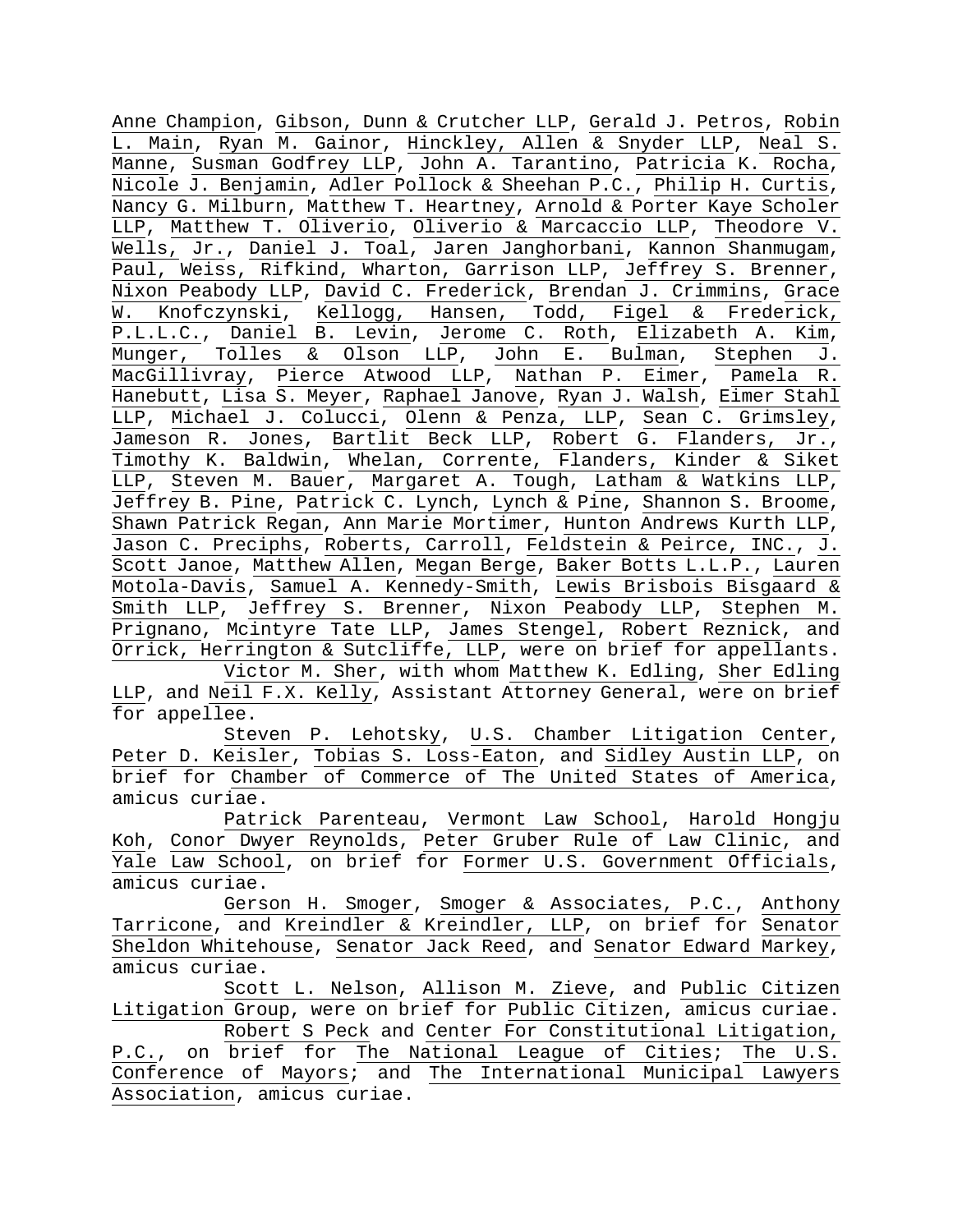Amy Williams-Derry, Daniel P. Mensher, Alison S. Gaffney, and Keller Rohrback L.L.P., on brief for Robert Brulle, Center for Climate Integrity, Justin Farrell, Benjamin Franta, Stephan Lewandowsky, Naomi Oreskes, Geoffrey Supran, and The Union of Concerned Scientists, amicus curiae.

William A. Rossbach and Rossbach Law, PC on brief for Mario J. Molina, Michael Oppenheimer, Robert E. Kopp, Friederike Otto, Susanne C. Moser, Donald J. Wuebbles, Gary B. Griggs, Peter C. Frumhoff and Kristina Dahl, amicus curiae.

Peter Huffman on brief for Natural Resources Defense Council, amicus curiae.

Xavier Becerra, Attorney General for the State of California, David A. Zonana, Supervising Deputy Attorney General, Erin Ganahl, Deputy Attorney General, Heather Leslie, Deputy Attorney General, Maura Healey, Attorney General for the Commonwealth of Massachusetts, Seth Schofield, Senior Appellate Counsel, William Tong, Attorney General of Connecticut, Kathleen Jennings, Attorney General of Delaware, Clare E. Connors, Attorney General of Hawaii, Aaron M. Frey, Attorney General of Maine, Brian E. Frosh, Attorney General of Maryland, Keith Ellison, Attorney General of Minnesota, Gurbir S. Grewal, Attorney General of New Jersey, Letitia James, Attorney General of New York, Ellen F. Rosenblum, Attorney General of Oregon, Thomas J. Donovan, Attorney General of Vermont, and Robert W. Ferguson, Attorney General of Washington on brief for Commonwealth of Massachusetts, State of California, State of Connecticut, State of Delaware, State of Hawaii, State of Maine, State of Maryland, State of Minnesota, State of New Jersey, State of New York, State of Oregon, State of Vermont, and State of Washington, amicus curiae.

Matthew D. Hardin on brief for Energy Policy Advocates, amicus curiae.

October 29, 2020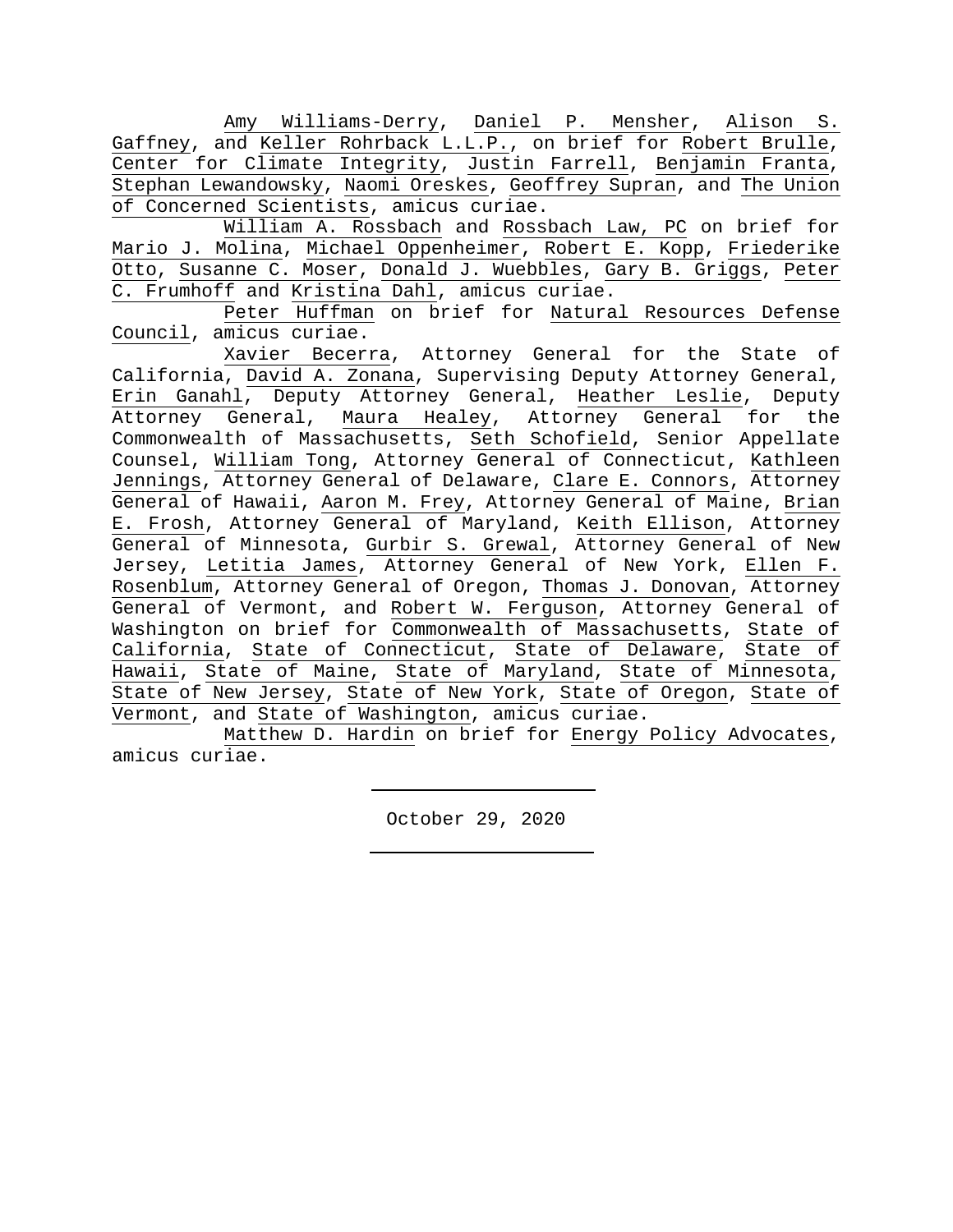**THOMPSON**, **Circuit Judge**. Rhode Island is salty about losing its already limited square footage to rising sea levels caused by climate change. Facing property damage from extreme weather events and otherwise losing money to the effects of climate change, Rhode Island sued a slew of oil and gas companies for the damage caused by fossil fuels while those companies misled the public about their products' true risks.

Because those claims were state law claims, Rhode Island filed suit in state court. The oil companies, seeing many grounds for federal jurisdiction, removed the case to federal district court. Rhode Island opposed removal and asked that the district court kindly return the lawsuit to state court. The district court obliged and allowed Rhode Island's motion for remand.

The oil companies appealed the district court's order to us and a heated debate ensued over the scope of our review. After careful consideration, we conclude that 28 U.S.C. § 1447(d) permits our review of remand orders only to the extent that the defendant's grounds for removal are federal-officer jurisdiction, pursuant to 28 U.S.C. § 1442 or civil rights jurisdiction, pursuant to 28 U.S.C. § 1443. The oil companies make no argument that this is a civil rights case and we conclude the allegations in Rhode Island's state court complaint do not give rise to federal-officer jurisdiction. Having jurisdiction to review no

- 4 -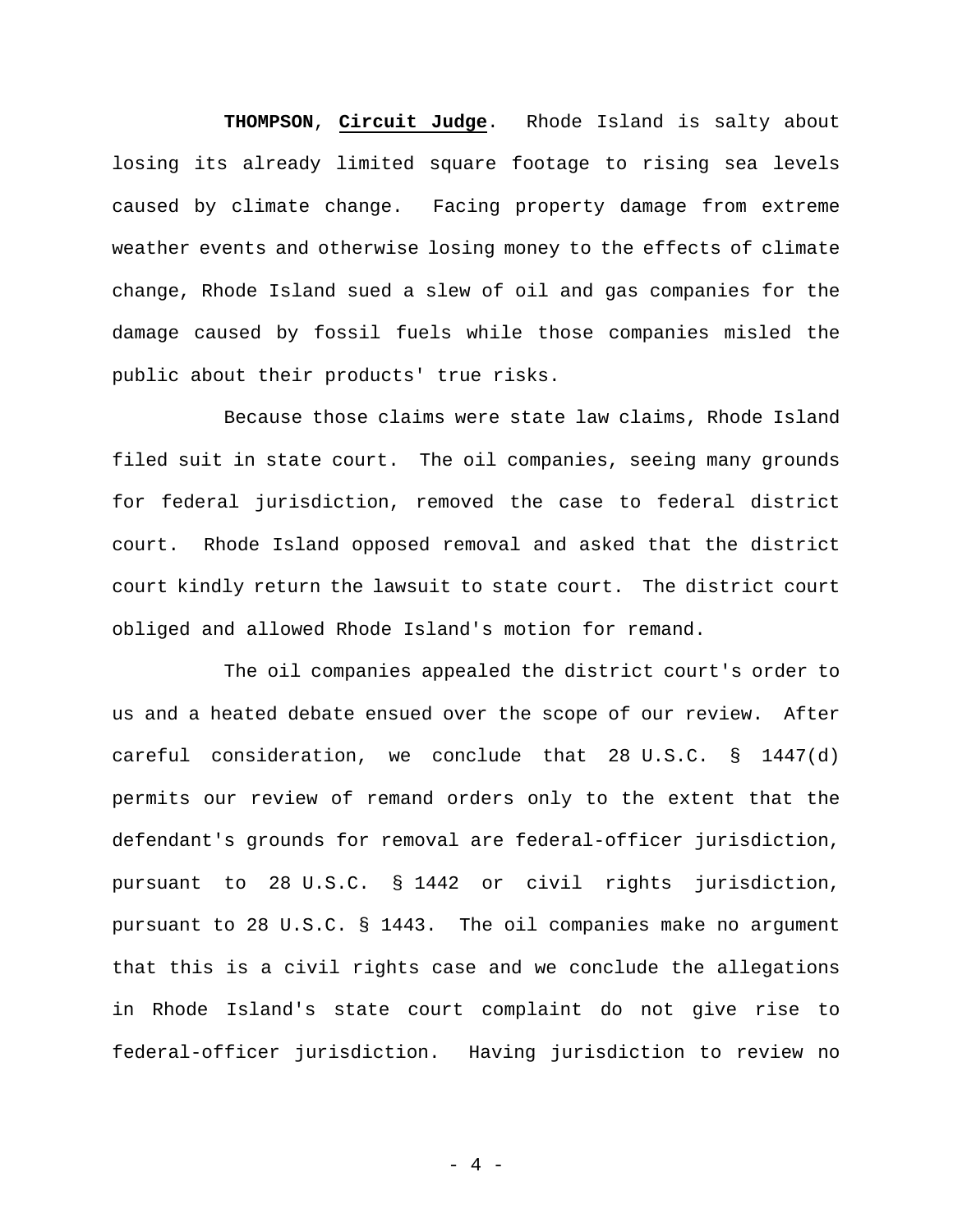more than that question, we affirm the district court's remand order.

#### **BACKGROUND**

## **Rhode Island's State Court Case**

We summarize Rhode Island's claims, taking all wellpleaded allegations in its state court complaint as true for the purposes of our analysis. Ten Taxpayer Citizens Grp. v. Cape Wind Assocs., LLC, 373 F.3d 183, 186 (1st Cir. 2004).

In 2018, faced with rising sea levels, higher average temperatures and extreme heat days, more frequent and severe floods, tropical storms, hurricanes, and droughts, Rhode Island sued, in state court, nearly every oil and gas company under the sun.1 According to Rhode Island, the companies knew that their fossil fuel products were hazardous to the planet and concealed those risks, instead opting to market their products in Rhode Island and promote "antiscience campaigns." The oil companies actively worked to muddy the waters of scientific consensus, collecting decades of detailed research into the global impact of fossil fuels but hiding the results.

All of this left the state up the creek without a paddle once the effects of fossil fuels became more clear, working to combat the effects of a warming planet and an extreme climate.

<sup>&</sup>lt;sup>1</sup> The defendants are unified in their arguments about the issues before us, so we treat them as one group in our analysis.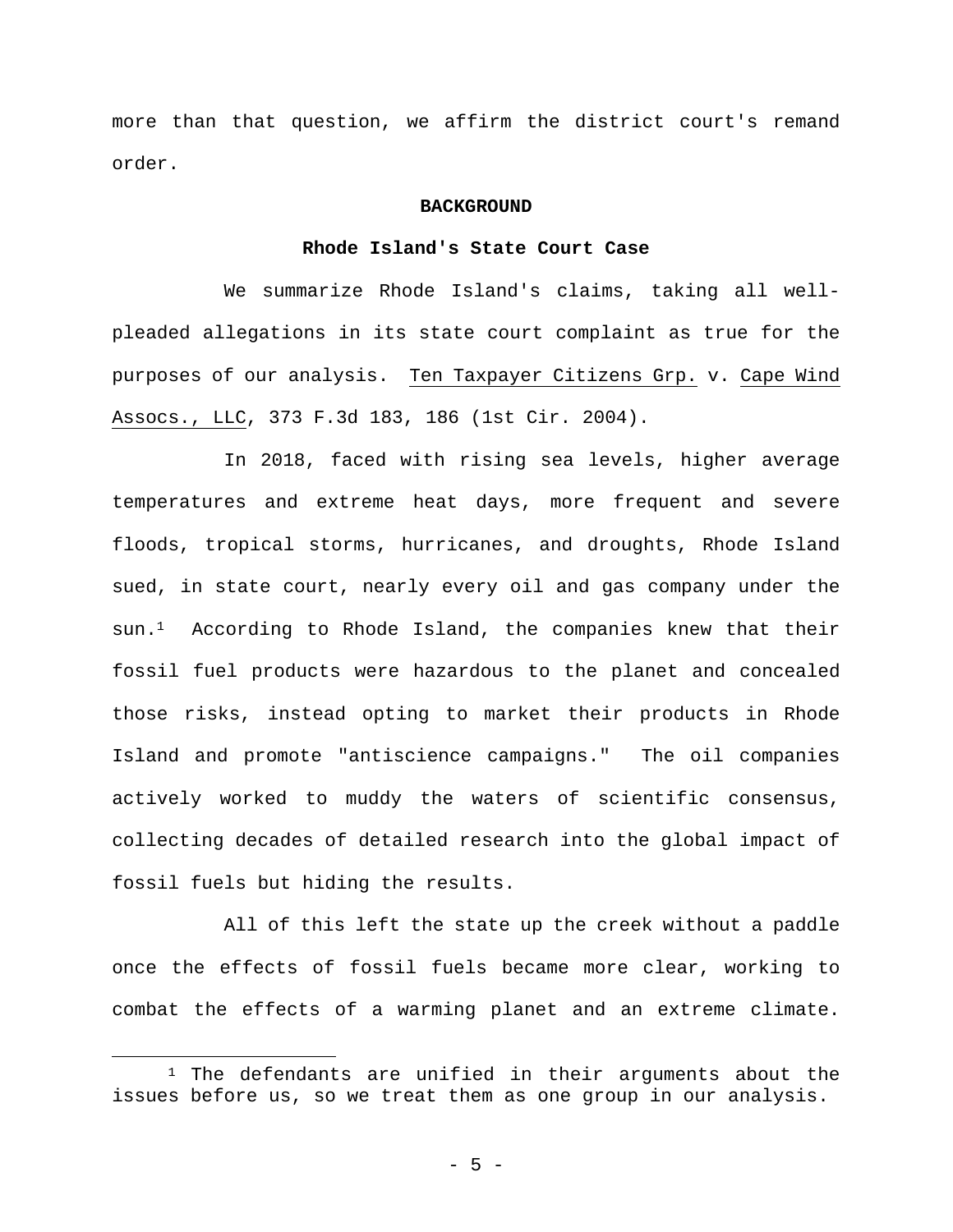And those effects are no joke. Most Rhode Island cities and towns are below the floodplain and New England as a whole is losing ground to the ocean at a rate three to four times faster than the global average (and Rhode Island is hardly big enough to sacrifice so much of its land). Those rising sea levels have already increased erosion and the damage of storm surges along Rhode Island's coast. On top of the work it has already done to respond to these environmental crises, Rhode Island anticipates that the costs will only grow as it responds to more frequent and extreme flooding and other storm damage.

Rhode Island therefore brought this lawsuit "to ensure that the parties who have profited from externalizing the responsibility for [climate change] bear the costs of those impacts on Rhode Island." Or, as the district court aptly summarized: "Climate change is expensive, and the State wants help paying for it." Rhode Island v. Chevron Corp., 393 F. Supp. 3d 142, 146 (D.R.I. 2019).

The state court complaint lists state causes of action: public nuisance, various products liability claims, trespass, impairment of public trust resources, and violation of the state's Environmental Rights Act. The theories of liability vary to fit each cause of action, but at its core, Rhode Island's claim is simple: the oil companies knew what fossil fuels were doing to

- 6 -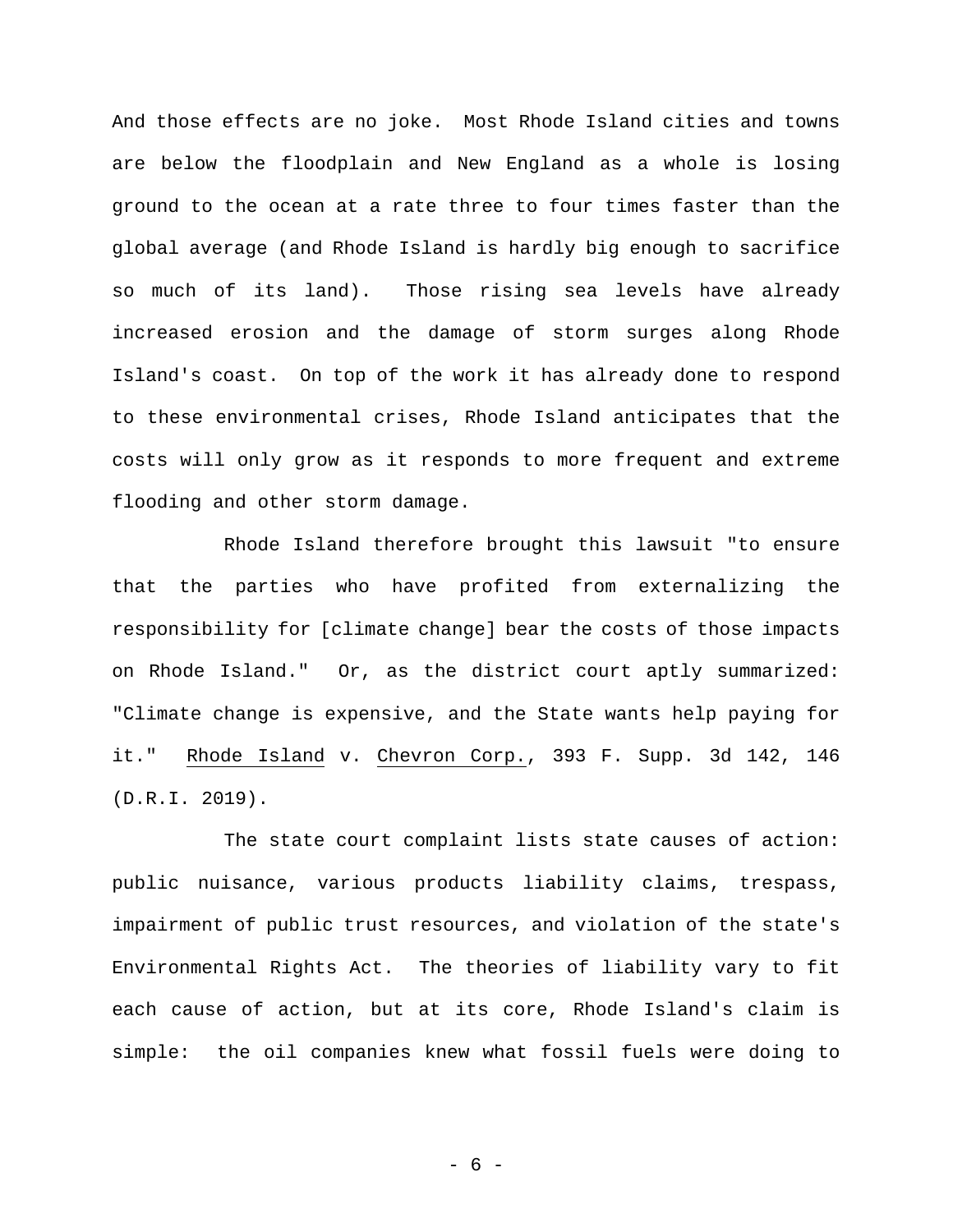the environment and continued to sell them anyway, all while misleading consumers about the true impact of the products.

## **District Court Litigation**

The oil companies removed the case to the district court, arguing that it falls within federal jurisdiction under a variety of theories. The oil companies contended that removal was proper pursuant to 28 U.S.C. § 1441, which permits removal of any cases that could have been originally brought in federal court. To support that ground for removal, the oil companies in turn argued that the district court could have had jurisdiction over the case from the start per 28 U.S.C. § 1331 because the complaint presents a federal question. The oil companies also argued that any of a flock of specific jurisdiction statutes provided the necessary hook to keep the case in federal court, citing the federal-officer removal statute, the Outer Continental Shelf Lands Act, federalenclave jurisdiction, the bankruptcy-removal statute, and admiralty jurisdiction.

Rhode Island disagreed with all of these arguments and moved for the case to be remanded to state court.

The district court evaluated each of the oil companies' claims and saw no federal jurisdiction lurking within Rhode Island's state causes of action. Accordingly, the district court ordered the case remanded to state court.

- 7 -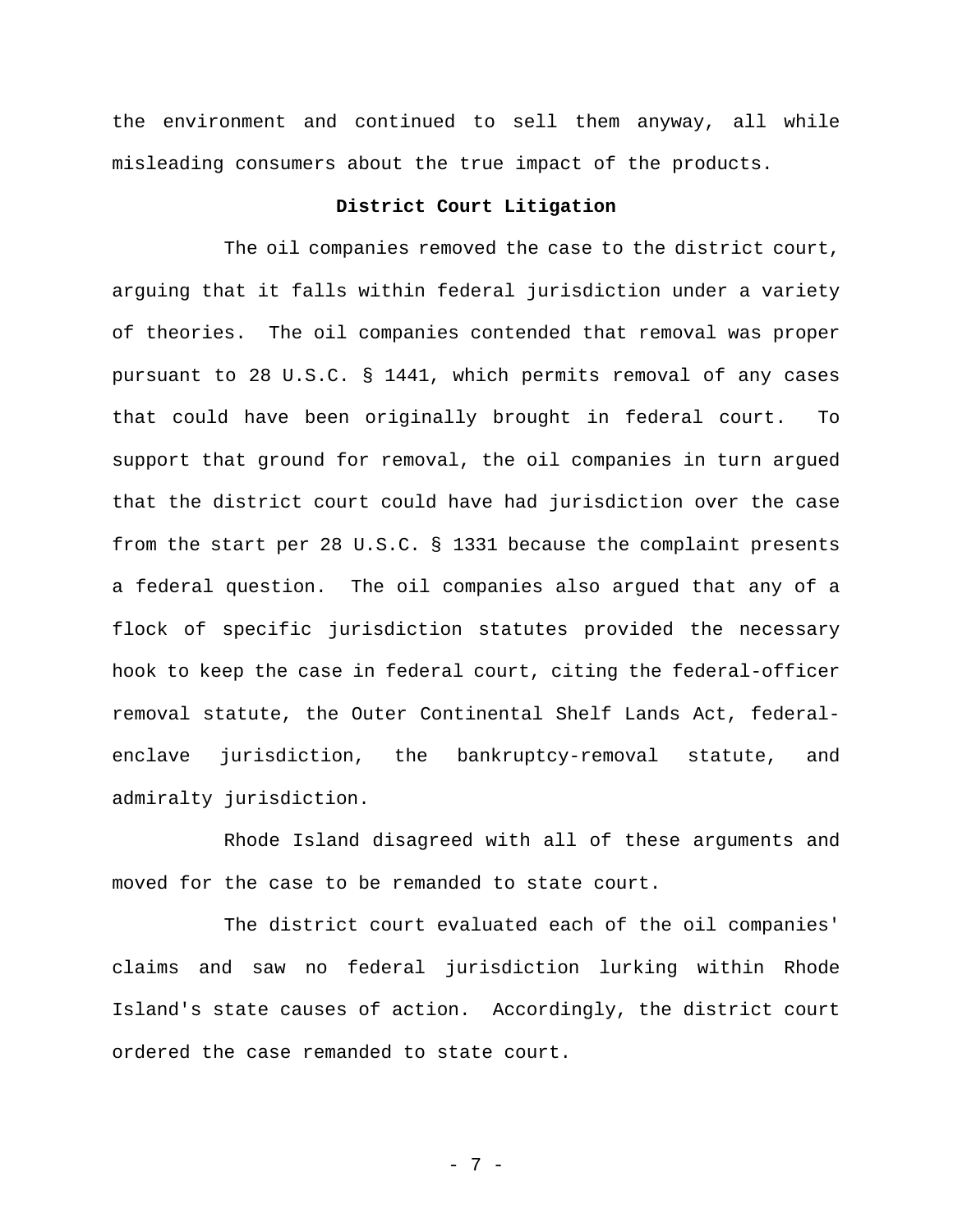#### **Questions on Appeal**

The oil companies appealed the remand order to us. As we detail below, Rhode Island argues that our appellate jurisdiction is limited by 28 U.S.C. § 1447(d) to considering only whether the district court was wrong about federal-officer removal and forsaking the other grounds for removal claimed below. Rhode Island, of course, contends the district court was correct to reject the federal-officer removal theory. The oil companies read § 1447(d) to authorize appellate review of the entire remand order and tell us that, were we to review the entire order, we would find that the district court improperly remanded the case. Should we limit our review only to the federal-officer jurisdiction question, the oil companies are confident we will still find federal jurisdiction.

#### **OUR TAKE**

The first question we must resolve is the scope of our review of this appeal under 28 U.S.C. § 1447(d). Is our appellate jurisdiction limited to the types of removal listed in  $\S$  1447(d) or may we examine every basis for removal alleged by the oil companies and rejected by the district court? We begin with the statute and then detail our interpretation of it, peppering our discussion with each side's contentions along the way. Concluding that our review is cabined to the question of whether the district court has jurisdiction over this case pursuant to federal officer

- 8 -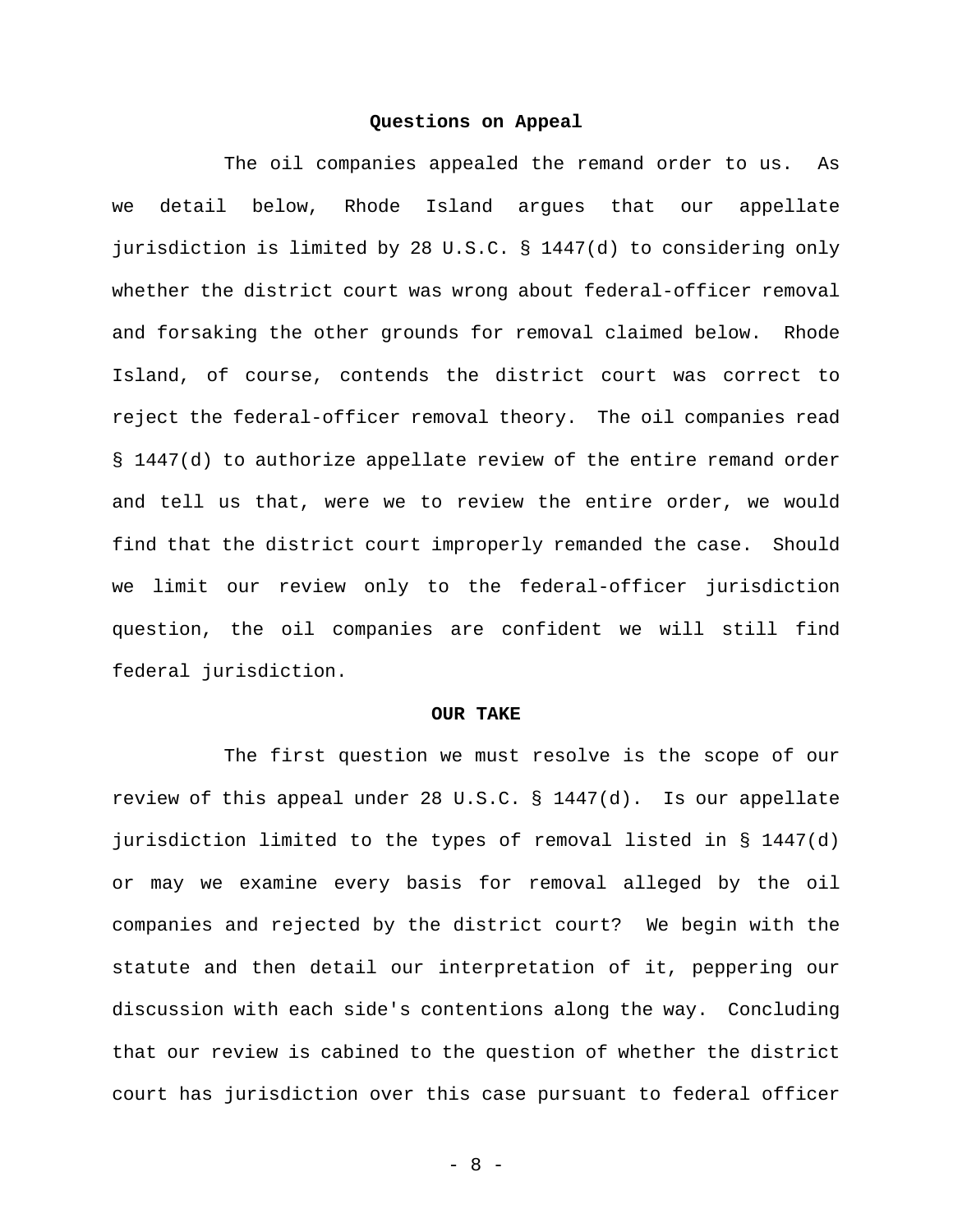removal, we then analyze whether Rhode Island's complaint meets that threshold, and ultimately conclude it does not.

## **Scope of Appellate Review**

Section 1447(d) of Title 28 United States Code, provides:

> An order remanding a case to the State court from which it was removed is not reviewable on appeal or otherwise, except that an order remanding a case to the State court from which it was removed pursuant to section 1442 or 1443 of this title shall be reviewable by appeal or otherwise.

Section 1442, in turn, authorizes defendants to remove from state court cases involving "[f]ederal officers or agencies" and § 1443 permits removal of civil rights cases. The parties dispute whether this provision means we only have appellate jurisdiction over the portion of the remand order rejecting federal-officer jurisdiction or whether the entire remand order falls within our purview.

Rhode Island argues that § 1447(d) only permits us to review the district court's order so far as it applies to the federal-officer jurisdiction argument. Though our Circuit has held that § 1447(d) generally prohibits review of remand orders with only narrow exceptions, see Ochoa Realty Corp. v. Faria, 815 F.2d 812, 815 (1st Cir. 1987), we have not yet addressed the precise question presented here. Though this is not a popularity contest, Rhode Island counts among its friends nearly all of the

- 9 -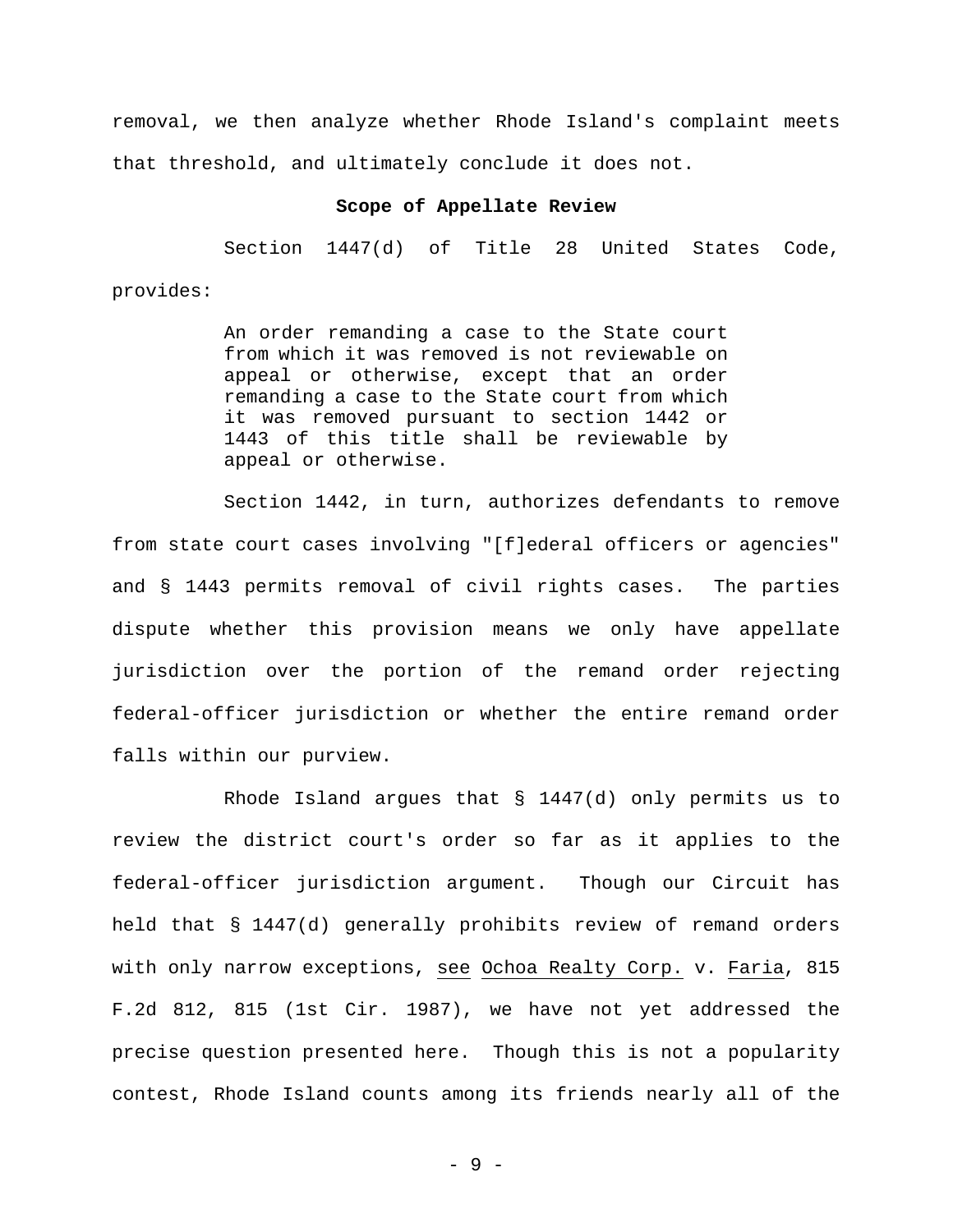circuits that have weighed in on the topic and have limited appellate review to federal officer or civil rights removal. See Bd. of Cty. Commissioners of Boulder Cty. v. Suncor Energy (U.S.A.) Inc., 965 F.3d 792, 802 (10th Cir. 2020); Mayor & City Council of Baltimore v. BP P.L.C., 952 F.3d 452, 459 (4th Cir. 2020), cert. granted sub nom. BP P.L.C. v. Mayor & City Council Baltimore, No. 19-1189 (U.S. Oct. 2, 2020); Cty. of San Matteo v. Chevron Corp., 960 F.3d 586, 595-96 (9th Cir. 2020), Jacks v. Meridian Resource Co., 701 F.3d 1224, 1229 (8th Cir. 2012); Patel v. Del Taco, Inc., 446 F.3d 996, 998 (9th Cir. 2006); Alabama v. Conley, 245 F.3d 1292, 1293 n.1 (11th Cir. 2001); Davis v. Glanton, 107 F.3d 1044, 1047 (3d Cir. 1997); State Farm Mut. Auto Ins. Co. v. Baasch, 644 F.2d 94, 97 (2d Cir. 1981).2

The oil companies tell us that a plain text reading of § 1447(d) easily answers this question. In short, the word "order" means the district court's entire remand order both times that it appears in  $\S$  1447(d), so we have appellate jurisdiction to review the entirety of the remand order and consider whether any of the grounds asserted below for jurisdiction are sufficient to keep this suit in federal court. They lean on the Seventh Circuit's

<sup>2</sup> The Supreme Court recently granted a writ of certiorari to resolve the circuit split on this question. BP P.L.C. v. Mayor & City Council Baltimore, No. 19-1189 (U.S. Oct. 2, 2020).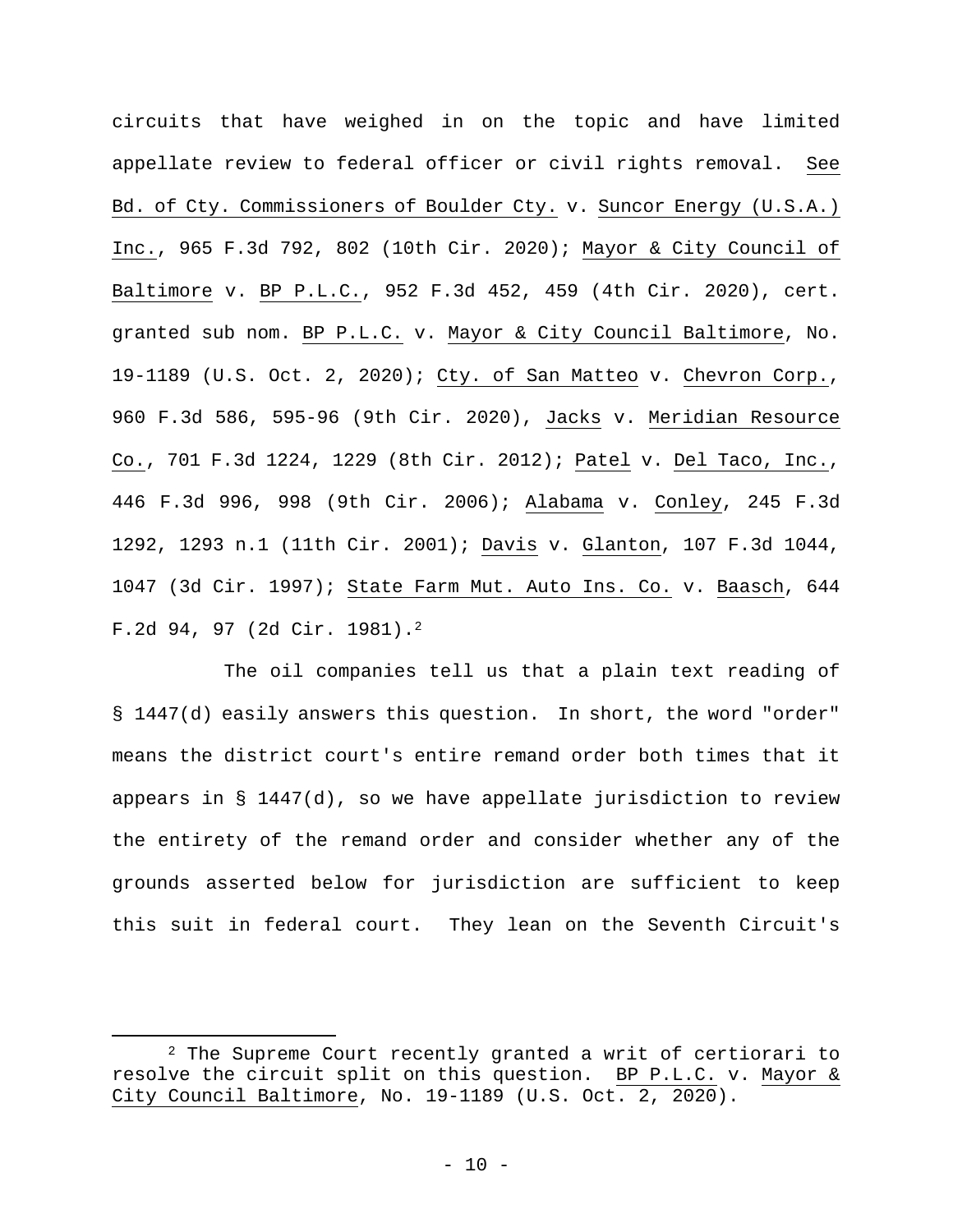decision in Lu Junhong v. Boeing Co., which adopted this interpretation. 792 F.3d 805, 811 (7th Cir. 2015).

In Lu Junhong, the Seventh Circuit evaluated the provision at issue here and concluded that "to say that a district court's 'order' is reviewable is to allow appellate review of the whole order, not just of particular issues or reasons." 792 F.3d at 811. In its analysis, the Seventh Circuit primarily relied on the Supreme Court's decision in Yamaha Motor Corp., U.S.A. v. Calhoun, 516 U.S. 199 (1996). In Yamaha, the Court examined the scope of appellate jurisdiction over a district court order during an interlocutory appeal under 28 U.S.C. § 1292(b). 516 U.S. at 205. For its part, § 1292(b) provides:

> When a district judge, in making in a civil action an order not otherwise appealable under this section, shall be of the opinion that such order involves a controlling question of law as to which there is substantial ground for difference of opinion and that an immediate appeal from the order may materially advance the ultimate termination of the litigation, he shall so state in writing in such order. The Court of Appeals . . . may thereupon, in its discretion, permit an appeal to be taken from such order[.]

28 U.S.C. § 1292(b) (emphasis added); see Yamaha Motor Corp., 516 U.S. at 205 (quoting section and emphasizing same language). The Yamaha Court held that the language of § 1292(b) permitted an appellate court to review the entire order, rather than being bound by the district court's framing of the "controlling question."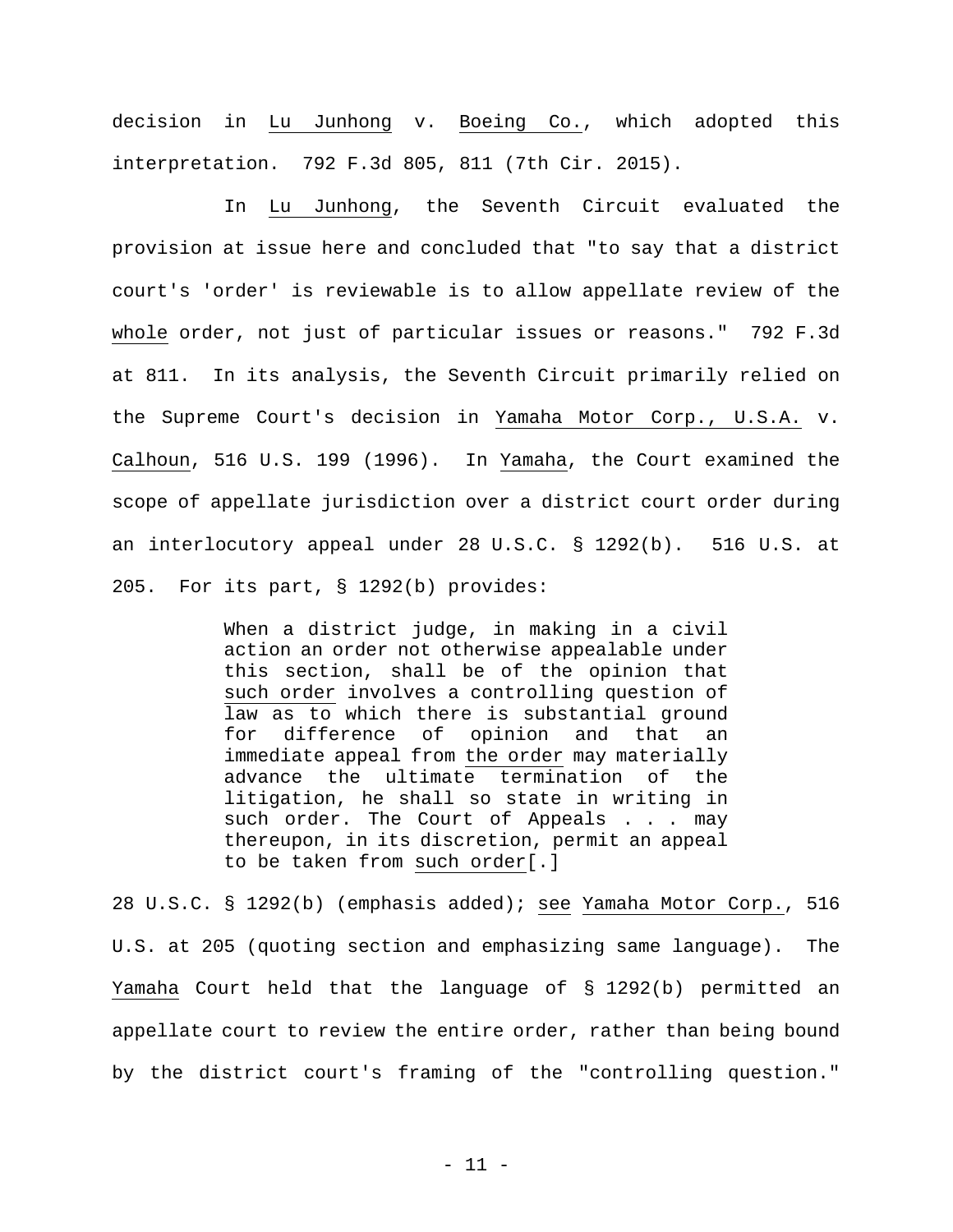516 U.S. at 205. The Seventh Circuit reasoned that Yamaha's understanding of "order" was the same interpretation called for in  $$1447(d).$ 

 Seeing all of this, the oil companies rely on Lu Junhong and Yamaha for their conclusion that the entirety of the district court's remand order is fair game. The Seventh Circuit pronounced its interpretation of the word "order" in Lu Junhong to be "entirely textual," 792 F.3d at 812, and so the oil companies would have us resolve this question with the same allegedly textual approach.

We agree, of course, that we begin with the language of the statute. In re Fin. Oversight & Mgmt. Bd. for Puerto Rico, 919 F.3d 121, 128 (1st Cir. 2019), cert. denied sub nom. Assured Guar. Corp. v. Fin. Oversight & Mgmt. Bd. for Puerto Rico, 140 S. Ct. 855 (2020). But a plain text interpretation (of the sort the oil companies promote) is only appropriate where the statutory language that applies to the word "order" is unambiguous. See Babb v. Wilkie, 140 S. Ct. 1168, 1177 (2020) ("Where . . . the words of a statute are unambiguous, the judicial inquiry is complete.") (internal quotation marks and citation omitted) (alteration adopted). "The plainness or ambiguity of statutory language is determined by reference to the language itself, the specific context in which that language is used, and the broader context of the statute as a whole." In re Fin. Oversight & Mgmt.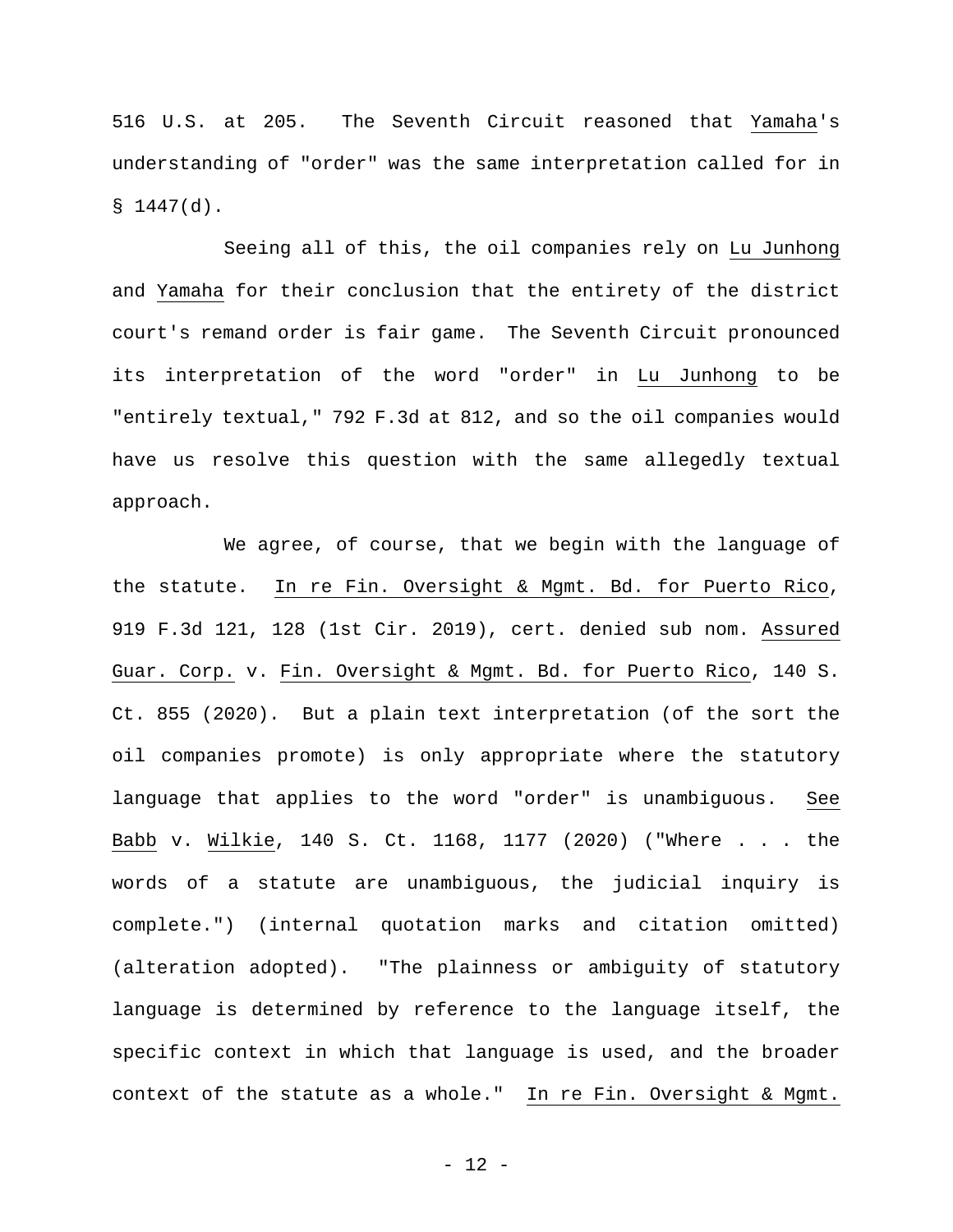Bd. for Puerto Rico, 919 F.3d at 128 (quoting Robinson v. Shell Oil Co., 519 U.S. 337, 341 (1997)).

The first phrase of  $\S$  1447(d) ("[a remand] order . . . is not reviewable on appeal or otherwise") is clear that the section is an overall prohibition on appellate review of remand orders. The second phrase is where things get cloudy. Section 1447(d) provides for exceptions to that general prohibition on review ("except that an order remanding a case to the State court from which it was removed pursuant to section 1442 or 1443 of this title shall be reviewable by appeal or otherwise"), but is latently ambiguous because § 1447(d) "does not expressly contemplate the situation in which removal is done pursuant to [federal officer removal] and other grounds." Suncor Energy (U.S.A.) Inc., 965 F.3d at 805 (emphasis in original). In that circumstance (which is the case here), the provision leaves open whether the entire remand order or only the part that rejects federal-officer removal is reviewable.

Seeing this ambiguity, we are unmoved by the Seventh Circuit's reasoning in Lu Junhong because the "entirely textual" analysis there was premised on clarity that § 1447(d) lacks. See 792 F.3d at 812. The Tenth Circuit examined the same question we are faced with here and noted that to make its textual analysis function in Lu Junhong, the Seventh Circuit had to bend the rules.

- 13 -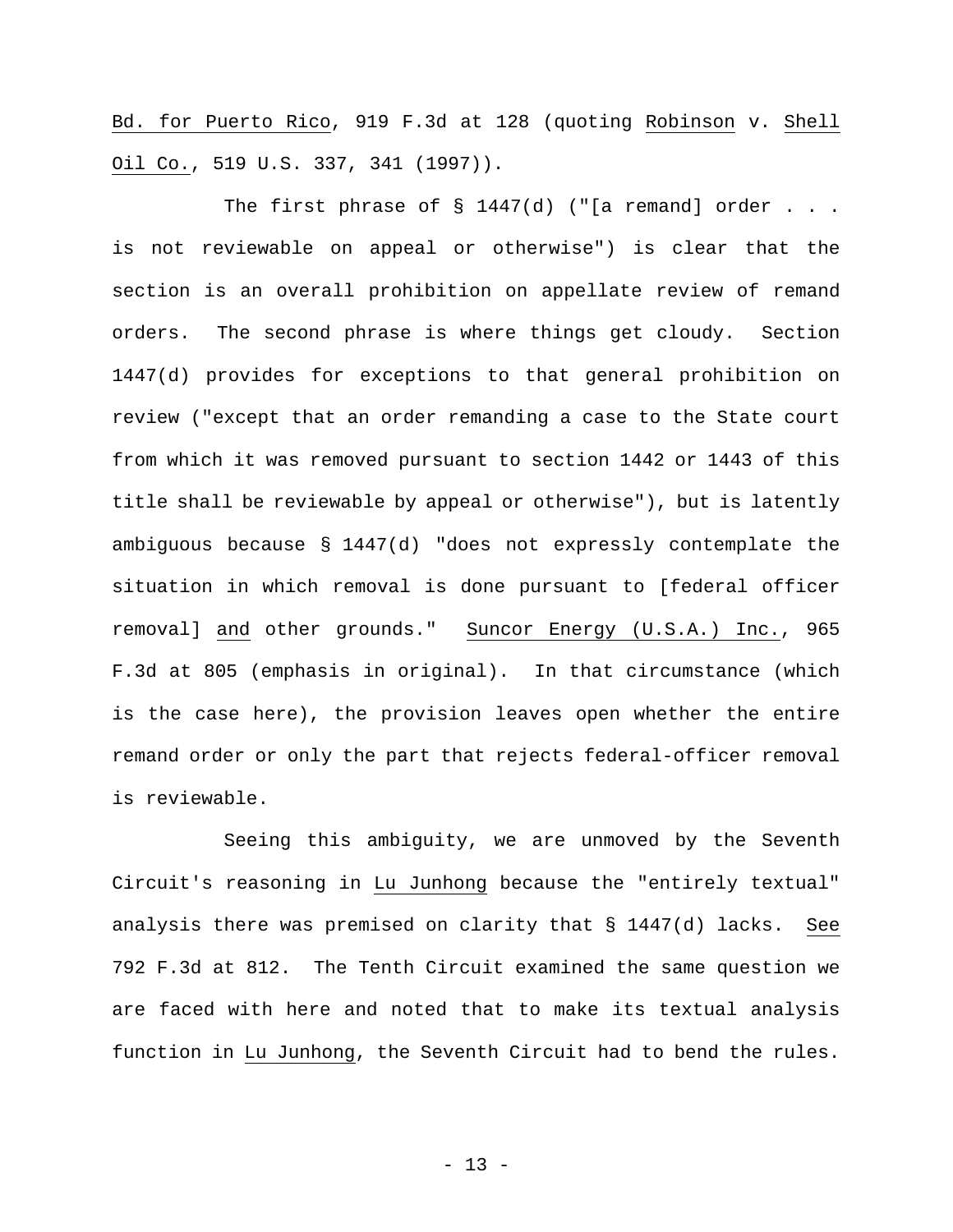The Lu Junhong court impliedly conceded [that there is ambiguity § 1447(d)] in asserting that "Section 1447(d) itself authorizes review of the remand order, because the case was removed (in part) pursuant to § 1442." 792 F.3d at 811 (emphasis added). In other words, to convey its point that the plain language of § 1447(d) creates plenary review of a remand order upon invocation of a federal officer removal basis, the Seventh Circuit was forced to modify that language with a clarifying parenthetical entirely absent from the statutory text.

Suncor Energy (U.S.A.) Inc., 965 F.3d at 805. We are similarly unwilling, when faced with an ambiguous provision, to force an interpretation in the name of simplicity. Instead, we will conduct a more holistic analysis.

Beginning with the overall purpose of the statute, we note that the Supreme Court has weighed in on § 1447 when answering a different question, so we are not starting our work from scratch. See Powerex Corp. v. Reliant Energy Servs., Inc., 551 U.S. 224 (2007). We know that "[t]he authority of appellate courts to review district-court orders remanding removed cases to state court is substantially limited by [§ 1447]" and that if a district court says that it is remanding a case for lack of subject-matter jurisdiction (as it did here), we should only review whether that "characterization was colorable." Powerex Corp., 551 U.S. at 229, 234. Another strike against a broad reading yielding a searching review of the district court's remand order.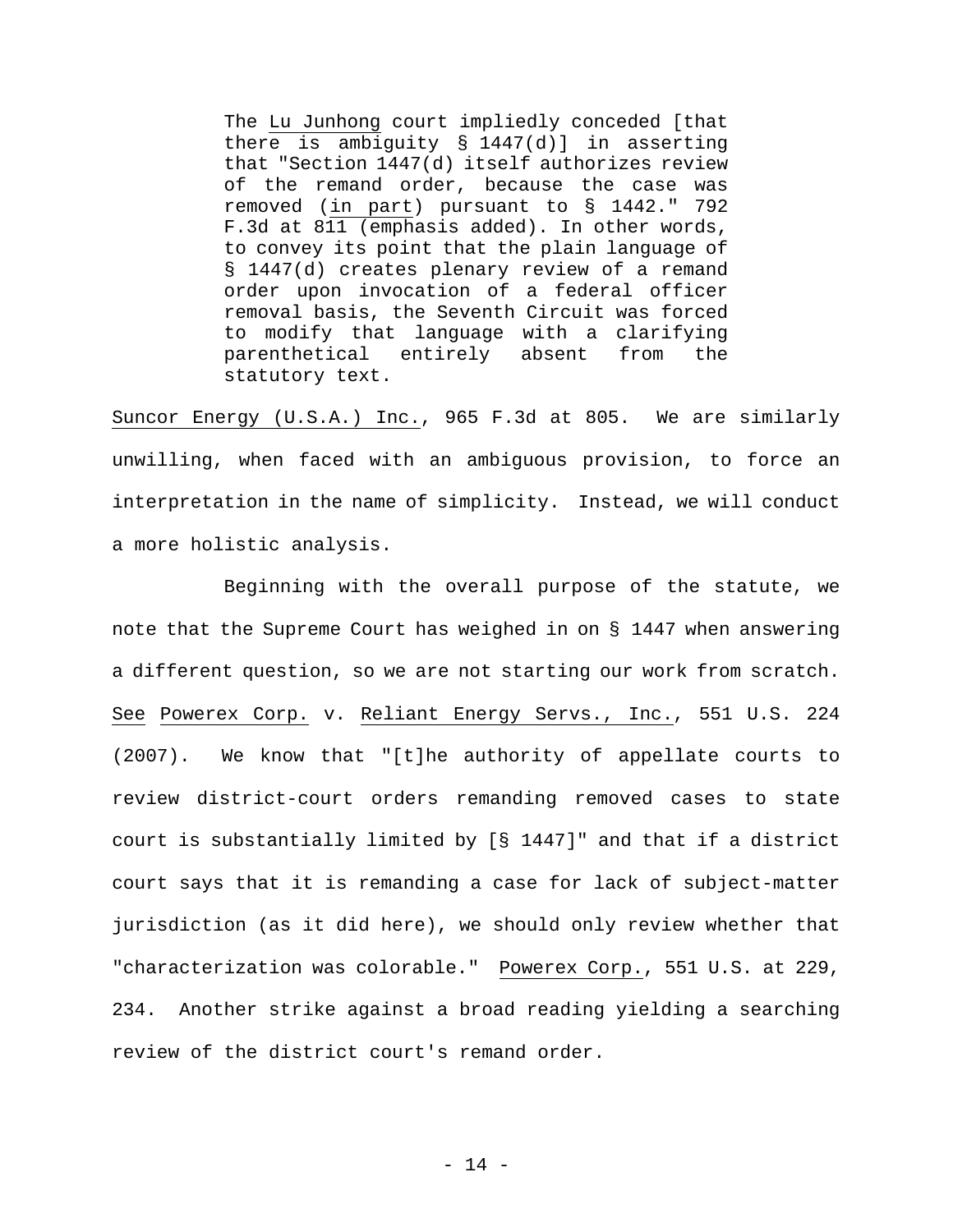Turning to the structure of the provision, the point of § 1447(d), by its text, is to limit appellate review. The provision begins with a complete ban on our review of the remand order and then pivots to two precise exceptions. See § 1447(d) ("a remand order . . . is not reviewable"). This general ban is because, despite our best efforts, appeals can move at a glacial pace and "[l]engthy appellate disputes . . . would frustrate the purpose of § 1447(d)." Powerex Corp., 551 U.S. at 234. The oil companies tell us that it would not take much longer to review the entire order if we were already wading into the waters of the federal-officer removal question, but even if that were true here (and we are not confident it is) that does not change the section's purpose. See Christopher v. Stanley-Bostitch, Inc., 240 F.3d 95, 99 (1st Cir. 2001) ("[Section 1447(d)'s] limitation is intended to prevent prolonged litigation of the remand issue, and to minimize interference in state court proceedings by the federal courts, for reasons of comity.") (citation omitted).

Considering all of this, we are persuaded that to allow review of every alleged ground for removal rejected in the district court's order would be to allow § 1447(d)'s exception clause to swallow the general rule prohibiting review and, thus, a narrow construction is appropriate. See Suncor Energy (U.S.A.) Inc., 965 F.3d at 805 (interpreting the same provision and citing Comm'r of Internal Revenue v. Clark, 489 U.S. 726, 739 (1989) ("In construing

 $- 15 -$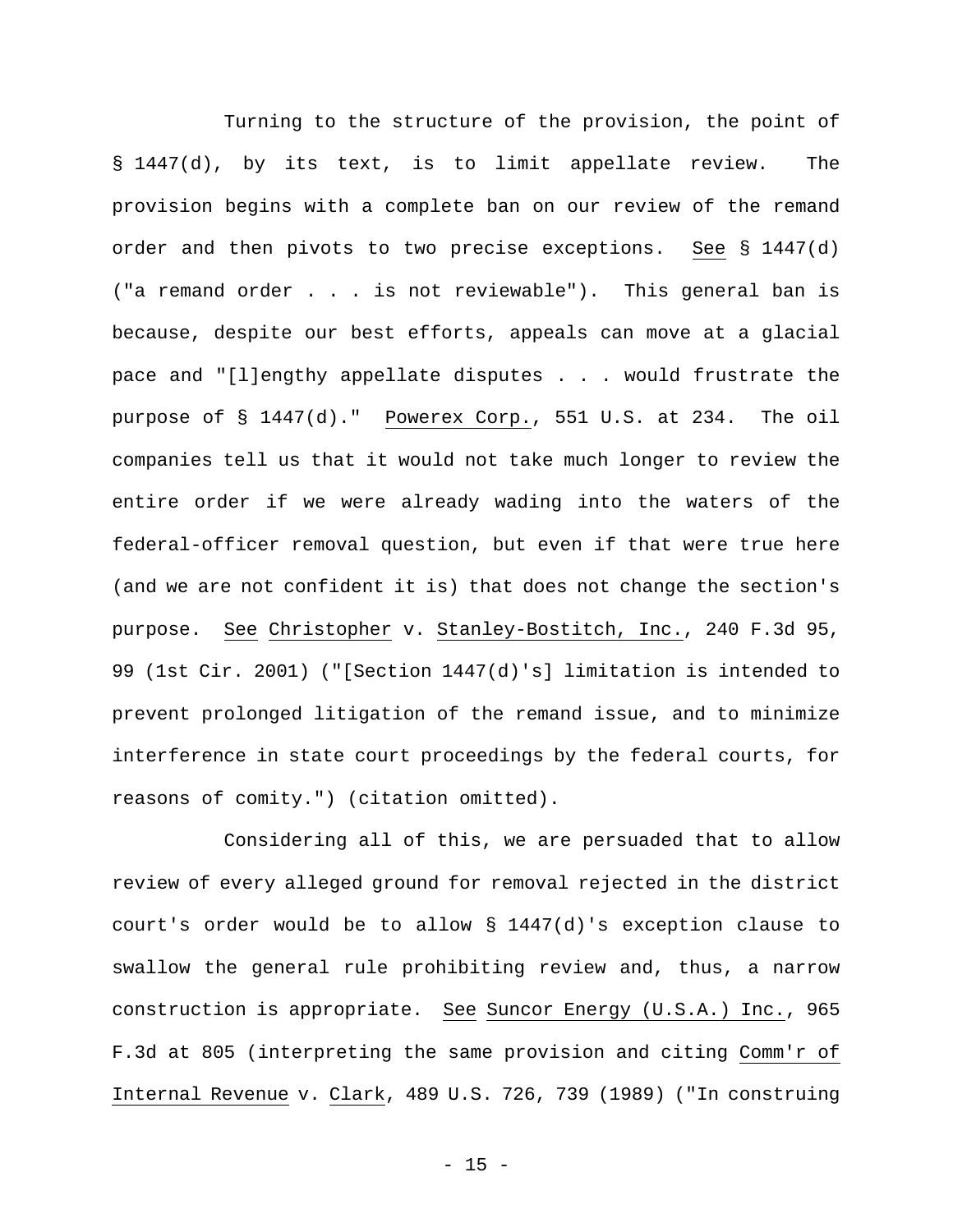provisions . . . in which a general statement of policy is qualified by an exception, we usually read the exception narrowly in order to preserve the primary operation of the provision.")).

One more thing: we assume Congress is "'aware of the universality of th[e] practice' of denying appellate review of remand orders when Congress creates a new ground for removal." Things Remembered, Inc. v. Petrarca, 516 U.S. 124, 128 (1995) (alteration in original) (citation omitted) (addressing § 1447(d)). The final feather in the cap of this analysis then is that Congress amended this section as recently as 2011 and yet again refrained from clearly permitting plenary review of remand orders.3 See Removal Clarification Act of 2011, Pub. L. No. 112- 51, 125 Stat. 545 (2011).

This is where the oil companies' Yamaha argument resurfaces. Prior to the 2011 amendment to § 1447(d), Yamaha interpreted "order" to mean everything decided by the district

28 U.S.C. § 1447 (1996). Congress added the phrase "section 1442 or" to the exception clause and left the provision otherwise untouched.

<sup>3</sup> Prior to its most recent amendment, § 1447(d) provided: An order remanding a case to the State court from which it was removed is not reviewable on appeal or otherwise, except that an order remanding a case to the State court from which it was removed pursuant to section 1443 of this title shall be reviewable by appeal or otherwise.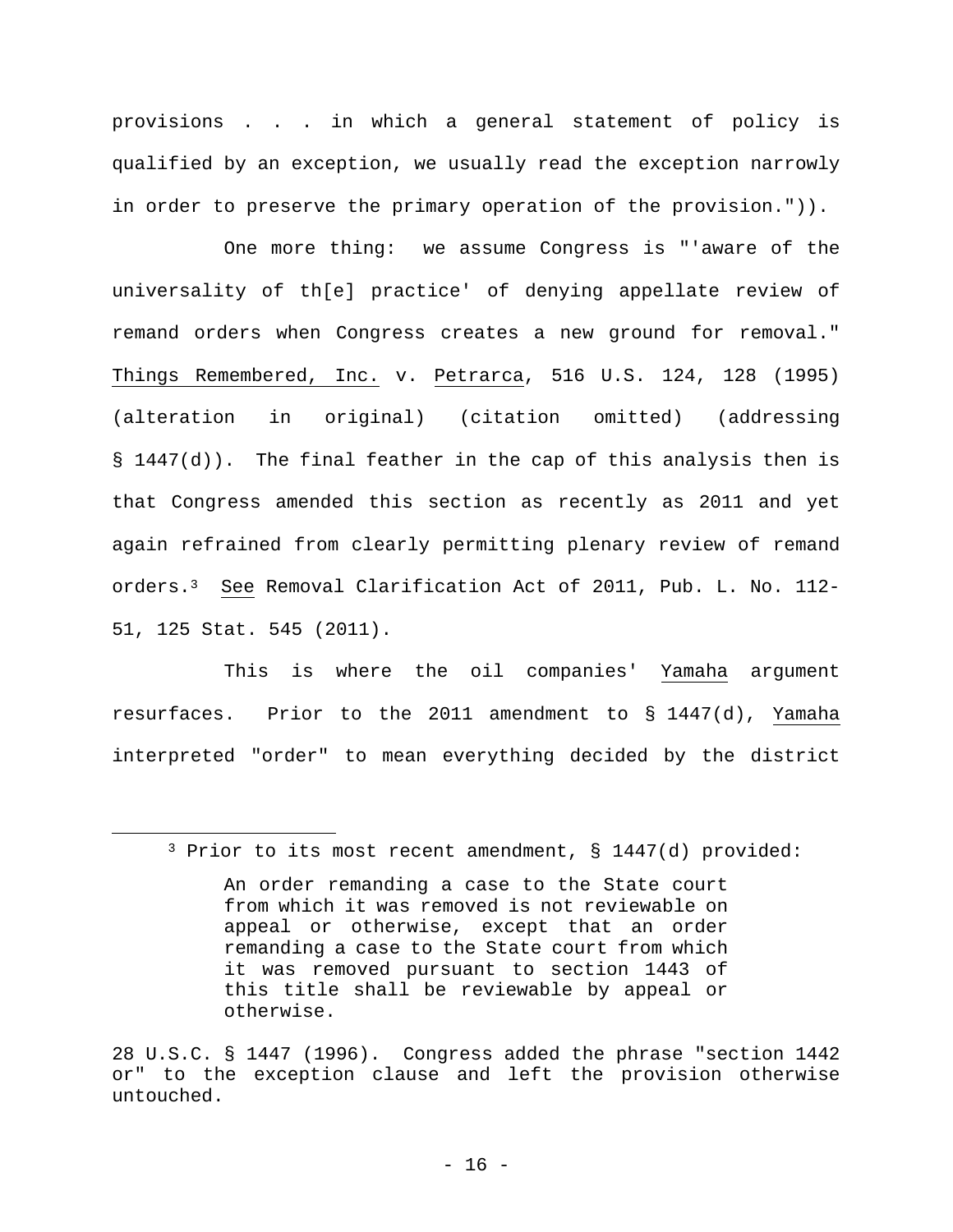court. 516 U.S. at 205. So, the reasoning goes, the relative Congressional inaction on § 1447(d) in 2011 was actually Congress ratifying the Yamaha understanding of the word "order" rather than the decades-long deluge of appellate court interpretations of § 1447 generally. See, e.g., Powerex Corp., 551 U.S. at 229; Christopher, 240 F.3d at 99. But Yamaha was interpreting the word "order" in a different provision, § 1292(b), and in a different procedural posture, an interlocutory appeal. No branch of statutory interpretation says that we should assume Congress is silently adopting court-determined definitions from other statutes when the law in question has its own long history of application and we are not going to plant that seed now.

To sum this up: we read § 1447(d) as prohibiting appellate review of district court orders remanding cases for lack of subject matter jurisdiction, except for the components of those orders, should they exist, where the district court rejects a defendant's attempt to remove a case under federal-officer removal or civil rights removal.

## **Federal-Officer Removal**

With the question of our jurisdiction resolved, we turn to the merits that are within our purview: did the district court err when it concluded that it did not have subject-matter jurisdiction over this case pursuant to 28 U.S.C. § 1442(a)(1), the federal-officer removal statute? We review de novo a "district

- 17 -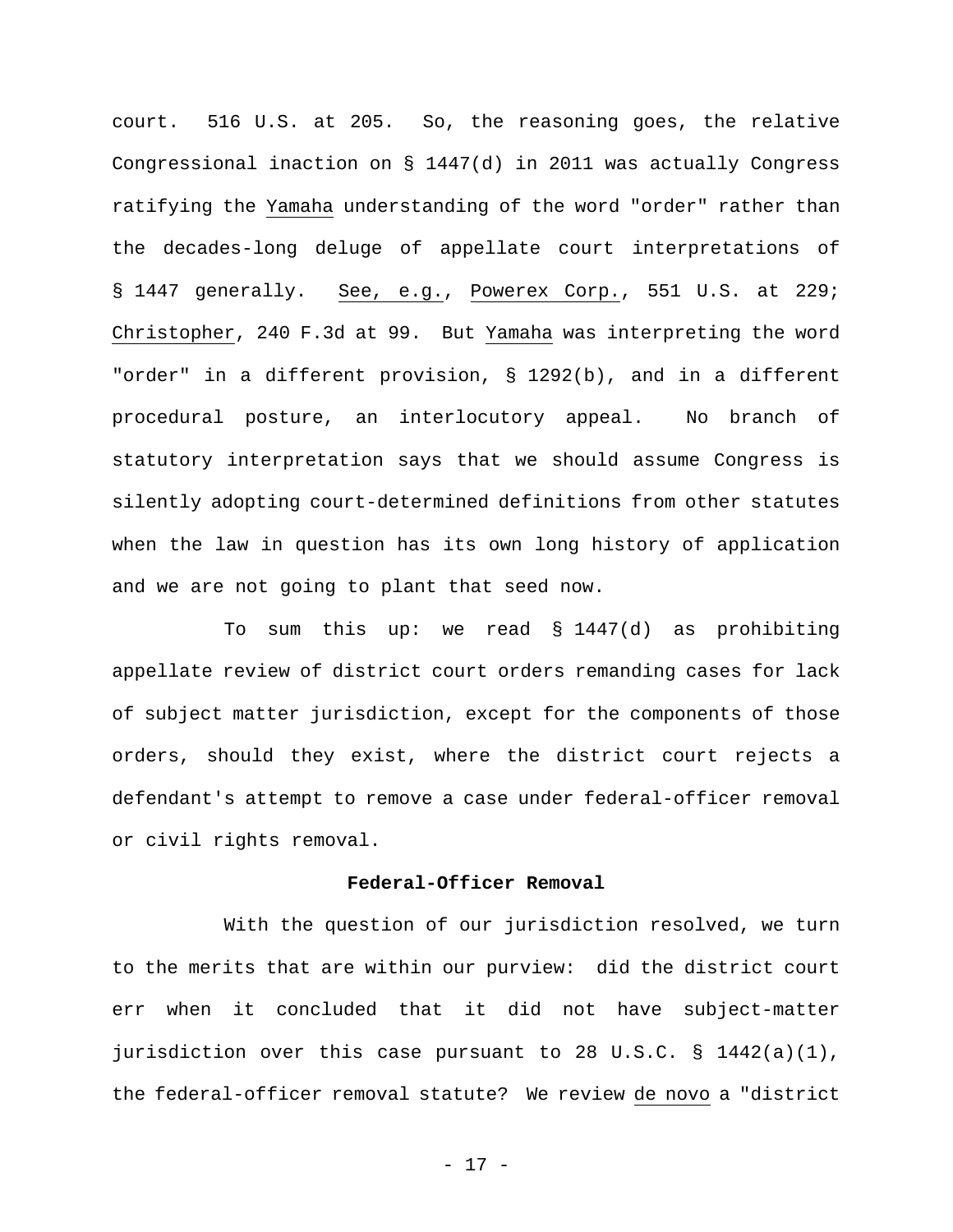court's decision to remand a case to state court," Amoche v. Guarantee Tr. Life Ins. Co., 556 F.3d 41, 48 (1st Cir. 2009), "and, thus, [the district court's] underlying conclusion[s]" as to subject matter jurisdiction, Rhode Island Fishermen's All., Inc. v. Rhode Island Dep't of Envtl. Mgmt., 585 F.3d 42, 47 (1st Cir. 2009).

Private actors sued in state court can remove the case to federal court where the private actor is "acting under [any federal officer], for any act under color of such office." 28 U.S.C. § 1442(a)(1); accord Camacho v. Autoridad de Telefonos de Puerto Rico, 868 F.2d 482, 486-87 (1st Cir. 1989). "Acting under" connotes "subjection, guidance, or control" and involves "an effort to assist, or to help carry out, the duties or tasks of the federal superior." Matson v. Phillip Morris Companies, Inc., 551 U.S. 142, 152 (2007) (citations omitted).

To succeed in their argument that federal-officer removal is proper in this case, the oil companies must show that they were acting under a federal officer's authority, that they will assert a colorable federal defense to the suit, and that there exists "a nexus" between the allegations in the complaint and conduct undertaken at the behest of a federal officer. Jefferson Cty., Ala. v. Acker, 527 U.S. 423, 431 (1999) (internal quotation marks and citations omitted). If the oil companies cannot

- 18 -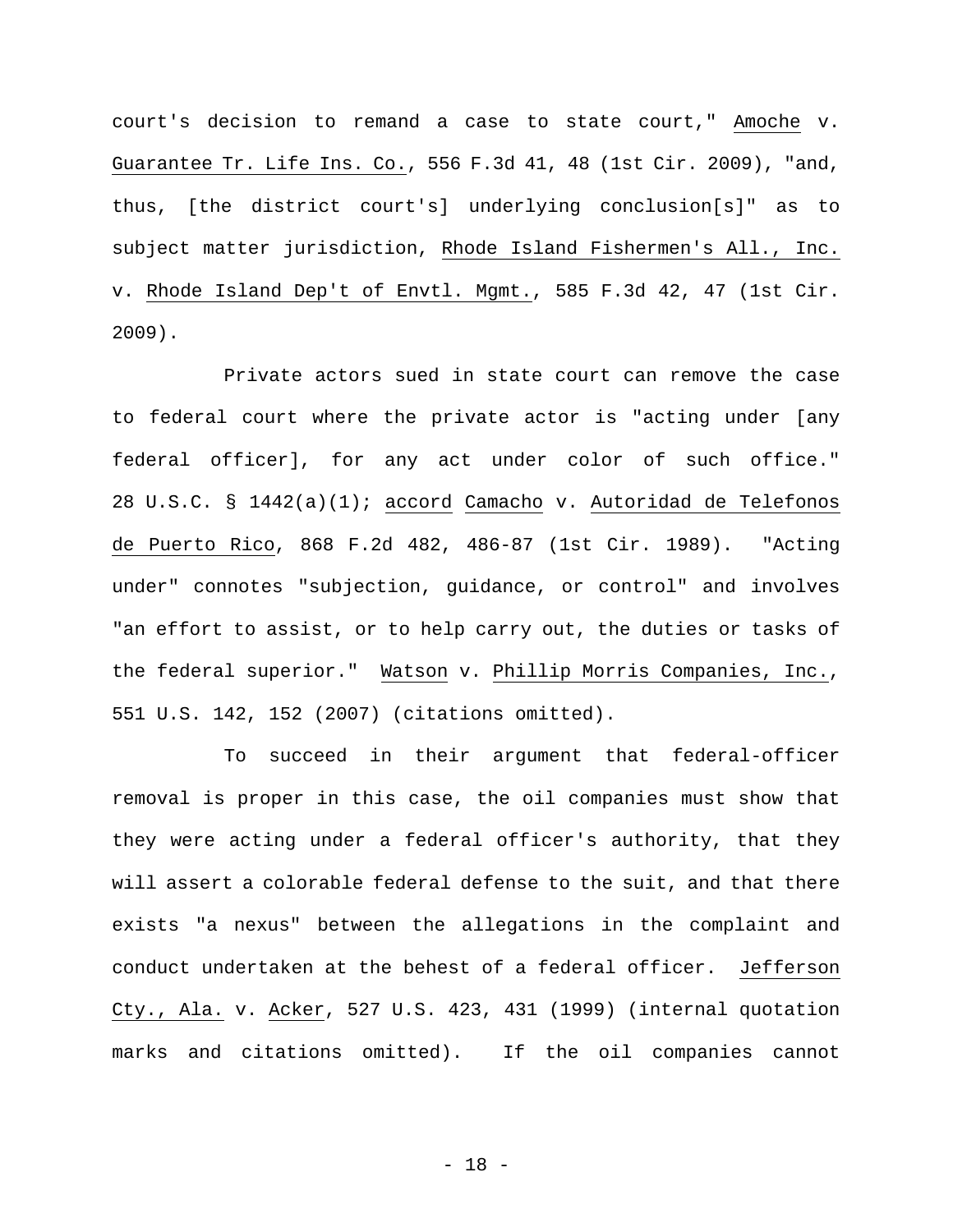demonstrate all three of these elements, they cannot remove the case to federal court under § 1442.

To support their argument, the oil companies point us to three contracts with the federal government related to the production of oil and argue that they were "acting under" a federal officer because they "help[ed] the Government to produce an item that it needs." See Watson, 551 U.S. at 153. Specifically, these contracts involved (1) oil extraction from the Elk Hills Naval Petroleum Reserve, (2) oil extraction under the Outer Continental Shelf Land Act ("OCSLA"), and (3) CITGO fuel supply agreements. In the Elk Hills Reserve Contract, Standard Oil, a predecessor of Chevron, and the U.S. Navy entered into a contract whereby Standard would limit its extraction to ensure adequate reserves for the Navy, but Standard "could dispose of the oil they extracted as they saw fit." County of San Mateo v. Chevron Corp., 960 F.3d 586, 602 (9th Cir. 2020). In the OCSLA leases, some of the oil companies agreed to mineral leases with the U.S. Government to extract oil and natural gas from the Outer Continental Shelf, but there appears to be no "close supervision" of this extraction or production of oil "specially conformed to government use." See Suncor (U.S.A.), Inc., 965 F.3d at 822, 825. And finally, CITGO entered into a contract to provide oil to the Naval Exchange Service Command ("NEXCOM") service stations on naval bases. County of San Mateo, 960 F.3d at 600-01.